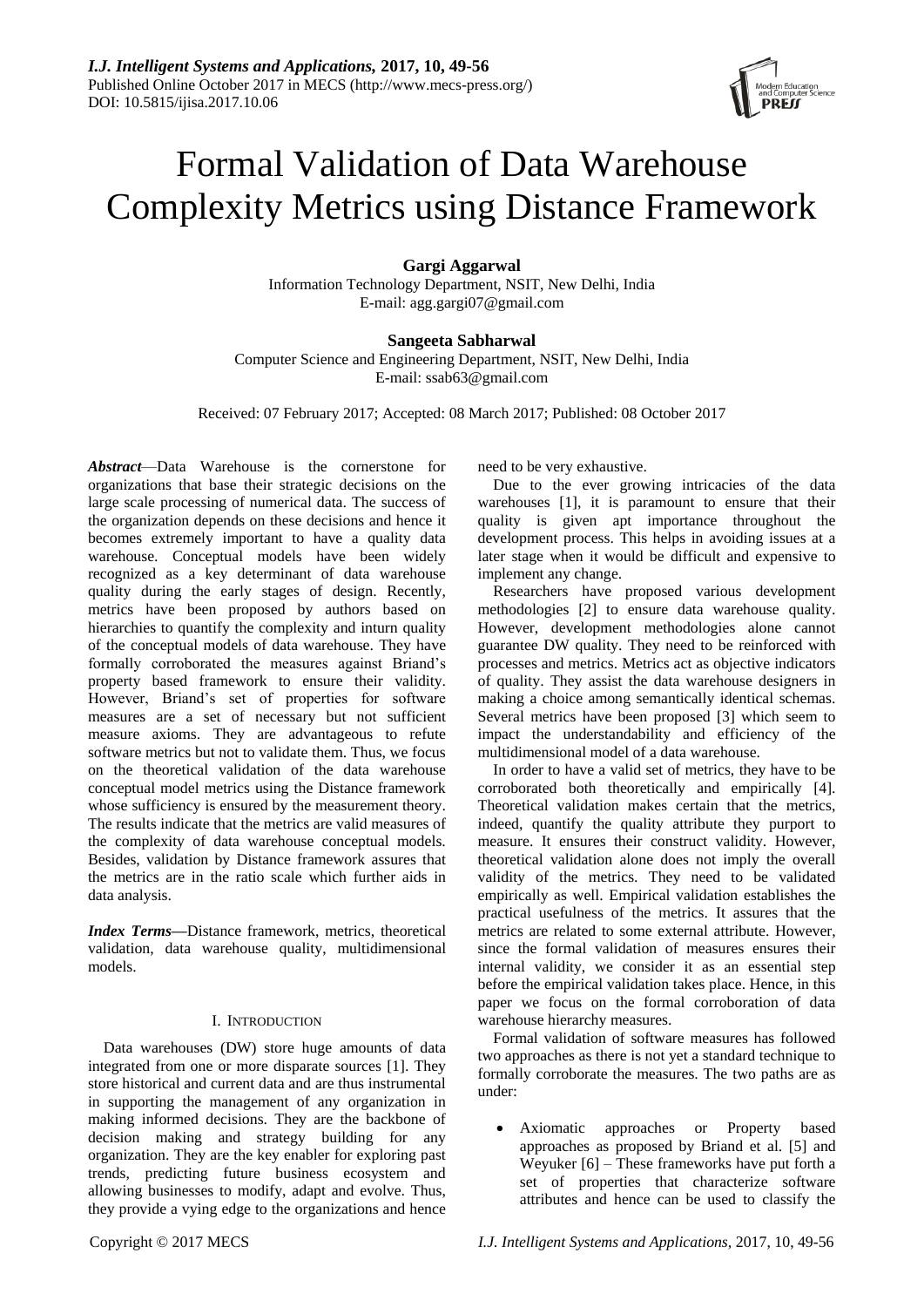software measures.

 Approaches based on Measurement Theory as proposed by Poels and Dedene [7] and Zuse [8] – These frameworks determine the scale of the measures and based on the scale, the transformations and statistical operations can be applied on the metrics.

In this paper, we have focussed on the Distance framework [7] based on measurement theory in order to corroborate the data warehouse metrics proposed by Gosain et al. [9]. The authors had formally corroborated the measures using Briand's property based framework [5] and determined that the hierarchy metrics fulfil the entire property set that characterise them as either length or size measures. However, according to Briand et al. [5], the property set proposed by them is a necessary but not sufficient set of properties as they don't ensure that the metrics which satisfy them are valid measures. They are advantageous to refute the software metrics but not to corroborate them. This motivated us to further validate the metrics formally. Thus, in this study, we have corroborated the metrics using the Distance framework, whose adequacy is guaranteed by the measurement theory.

Apart from providing a set of sufficient and necessary measure axioms, the approach based on distance is also formal, flexible and generic. It is generic as the measures for the internal attributes of varied software products can be defined using the same set of axioms. It is flexible as alternate definitions can be proposed for an attribute of a software product. A significant effect of this relationship with measurement theory is that the measure defined using the Distance framework is in the ratio scale. Ratio scale measures permit the usage of varied data analysis techniques and hence provide flexibility to the researcher. Another significant advantage of working with distances is that the notion of similarity and dissimilarity is understood quite well and is used in day-to-day life [10]. The Distance framework also has a well defined theoretical base in measurement theory, while the property based or axiomatic techniques for the validation of measures are based on intuition, subjective experience, argumentation, etc.

The organization of the paper is as follows: The related work is presented in Section II. Section III outlines the metrics being validated. Section IV details the distance framework. Section V presents the theoretical validation of the metrics. Section VI concludes the paper.

## II. RELATED WORK

The related work has been split into two sections. The first section presents the DW conceptual model quality metrics proposed by researchers and the techniques employed for their theoretical validation while the second section focuses on the use of Distance framework in software engineering to validate the metrics.

Metrics have been proposed by the researchers in the

context of DW to quantify the structural complexity of the multidimensional models and assure their quality. They aid in determining the model quality during the early stages of design. The initial proposal of measures for the DW conceptual model was given by Calero et al. [3]. These metrics began the era of objectively evaluating the multidimensional model of a data warehouse and were theoretically validated using the Zuse framework [8]. All the measures belonged to either ordinal or superior scale. Serrano et al. [11] conducted an experiment to assess the relationship between four schema level measures put forth by Calero et al. [3] and conceptual model understandability. They also corroborated the metrics using Briand's property based framework [5] and the measurement theory based frameworks of Zuse [8] and Poels and Dedene [7]. Berenguer et al. [12] defined quality objectives and corresponding measures for DW conceptual models. The metrics were classified as package or diagram level measures. The authors claimed to have formally corroborated the measures using both axiomatic and measurement theory based approaches. Gosain et al. [9] proposed five measures based on dimension hierarchies in the data warehouse conceptual models. The measures have been validated using Briand's framework. Cherfi and Prat [13] proposed measures to quantify the analyzability and simplicity of DW multidimensional models. However, neither empirical nor theoretical validation of the measures was conducted. Hence, the metrics failed to prove their practical utility. Serrano et al. [14] proposed measures for object oriented models of DW on the basis of design elements such as dimension classes, fact classes, dimension hierarchies, etc. They proposed metrics at different levels – diagram, star and class. Serrano et al. [15] formally corroborated the star scope metrics using the Distance framework. Nagpal et al. [16] proposed a comprehensive complexity metric based on the elements in the model and the relationships among them. They corroborated the metrics using Briand's framework. Sabharwal et al. [17] proposed coupling metrics and validated them using Kaner's framework.

Table 1 presents a comparison of the existing proposals of multidimensional model quality measures and techniques employed for their theoretical validation. The first column of the table cites the study where the proposal was made. The second column focuses on the quality criteria of the metrics. The third and fourth columns indicate whether formal validation was done and the technique employed for the same. From the last column we observe that Distance framework has been rarely used to corroborate measures in the context of DW. However, lots of researchers (Genero et al. [18], Tripathi et al. [19], Rossi and Fernandez [20], Bajeh et al. [21], Munoz et al. [22]) in software engineering have used the said framework to validate quality measures. This further motivated us to validate the DW conceptual model metrics using the Distance framework. Genero et al. [18] have proposed objective measures to quantify the structural properties of entity relationship diagrams.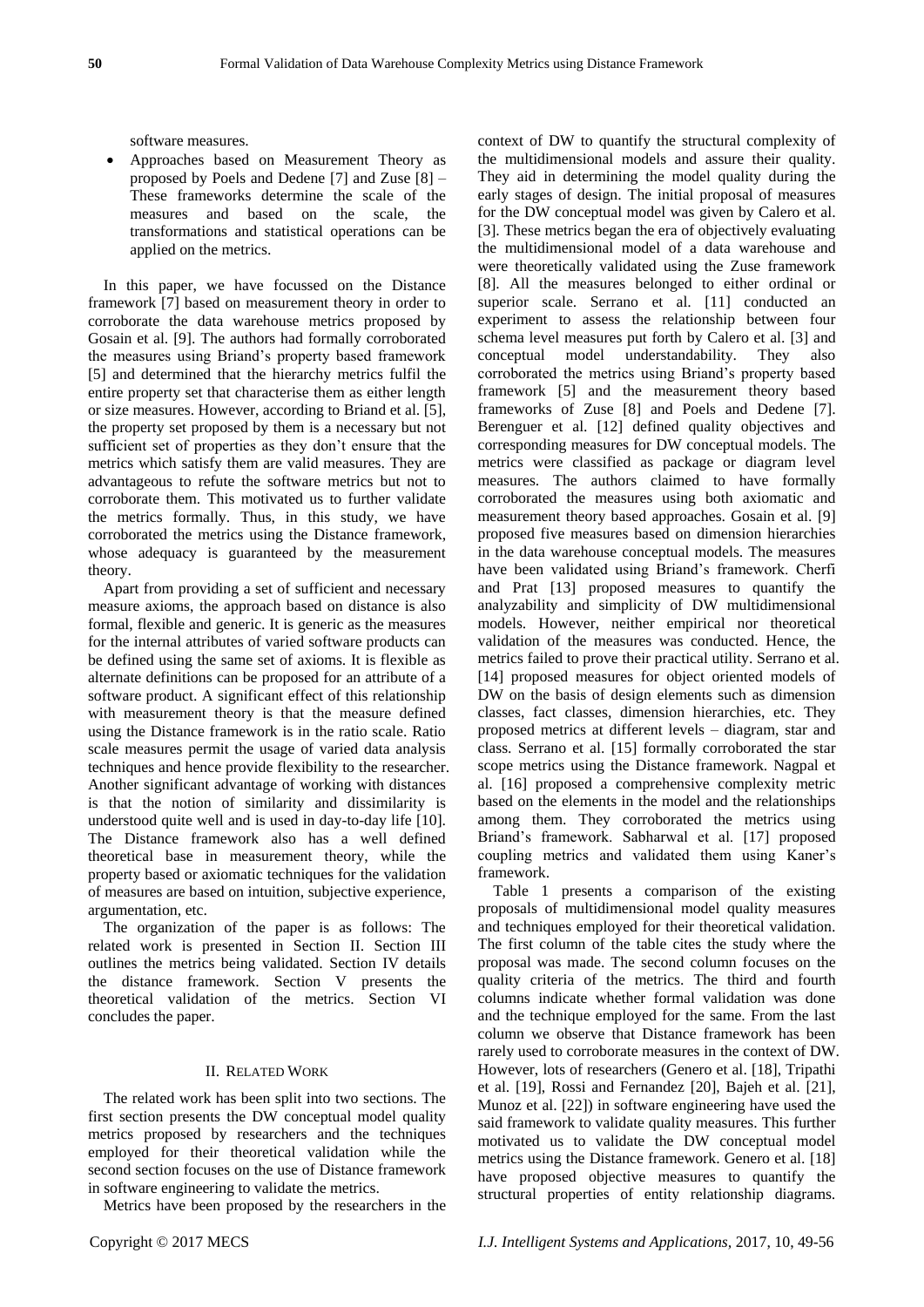Their measures are related to the understandability and inturn quality of the diagrams. Tripathi et al. [19] have proposed measures to evaluate the Indian e-commerce based web applications for their quality. Rossi and Fernandez [20] presented a metric suite embracing behavioural and structural aspects of distributed

applications. The measures quantify the internal attributes of formal models. Bajeh et al. [21] proposed an object oriented metric to determine the complexity of software design. All the above mentioned metric proposals were successfully theoretically validated using the Distance framework.

Table 1. Summary of Data Warehouse metric proposals and their Theoretical Validation

| <b>Authors</b>        | <b>Focus</b>                        | <b>Theoretical</b><br><b>Validation</b> | <b>Technique of Theoretical Validation</b>                 |
|-----------------------|-------------------------------------|-----------------------------------------|------------------------------------------------------------|
| Calero et al. [3]     | Quality                             | Done                                    | Zuse Framework                                             |
| Serrano et al. [11]   | Understandability and Modifiability | Done                                    | Briand's Framework<br>Zuse Framework<br>Distance Framework |
| Berenguer et al. [12] | <b>Ouality</b>                      | Done                                    | Based on Axiomatic and Measurement<br>Theory               |
| Gosain et al. [9]     | Understandability                   | Done                                    | Briand's Framework                                         |
| Cherfi and Prat [13]  | Analyzability and Simplicity        | Not Done                                |                                                            |
| Serrano et al. [14]   | Understandability and Modifiability | Not Done                                |                                                            |
| Serrano et al. [15]   | Understandability                   | Done                                    | Distance Framework                                         |
| Nagpal et al. [16]    | Understandability                   | Done                                    | Briand's Framework                                         |
| Sabharwal et al. [17] | Ouality                             | Done                                    | Kaner's Framework                                          |

## III. METRICS FOR DW CONCEPTUAL MODEL

In this paper, we have formally corroborated the metrics proposed by Gosain et al. [9] using the Distance framework. A brief description of the metrics is summarized below:

- NMH Number of multiple hierarchies in the schema
- NLDH Number of levels in dimension hierarchies of the schema
- NAPMH Number of alternate paths in multiple hierarchies of the schema
- NDSH Number of dimensions involved in shared hierarchies of the schema
- NSH Number of shared hierarchies of the schema

The metrics are exemplified using the conceptual schema shown in Fig. 1. The values of the metrics for the said schema are calculated in Table 2.

## IV. DISTANCE FRAMEWORK

Poels and Dedene had put forward a conceptual framework based on measurement theory. It is called the Distance framework [7]. It can be used to formally validate software measures. It puts forth the requirements that have to be fulfilled so that mathematical functions could be used as "measures". Distance framework proposes a method which helps to verify if those requirements are fulfilled by the software measures. It presents a procedure for measure construction which

models the features of software artefacts and defines the corresponding software measures. Object properties are defined by the framework as distances between them and other objects that act as reference point for the concerned measurement. According to the framework, the larger the distance between these objects, the more they are characterised by the properties. Due to such a definition of object properties they can be quantified by functions called "metrics" in maths which fulfil the metric axioms. Metric axioms are sufficient and necessary to define distance measures (as defined by measurement theory). This ensures that the formal validation of the measures that have been obtained with distance is proven within the framework of measurement theory. There are five steps in the distance-based measure construction procedure. A brief description of the same is as under:

- 1. For an internal attribute, x and the corresponding set of software entities, S, pick a set of software entities M that can be considered as measurement abstractions such that they give prominence to the internal attribute x, and describe a function abs: S  $\rightarrow$  M.
- 2. Define a set of elementary transformations, Trans, on M that is constructively and inverse constructively complete. The set Trans is then used to determine the distances among measurement abstractions.
- 3. Quantify distances between measurement abstractions defining a metric δ:  $M \times M \rightarrow \Re$  such that  $(M, δ)$  is a metric space.
- 4. Select a reference model  $r \in M$  that is the software abstraction for which it holds such that for all  $s \in$ S with  $abs(s) = r$ , s has the lowest value of x.
- 5. Define a function  $\mu: S \to \mathcal{R}$  such that for all  $s \in S$ ,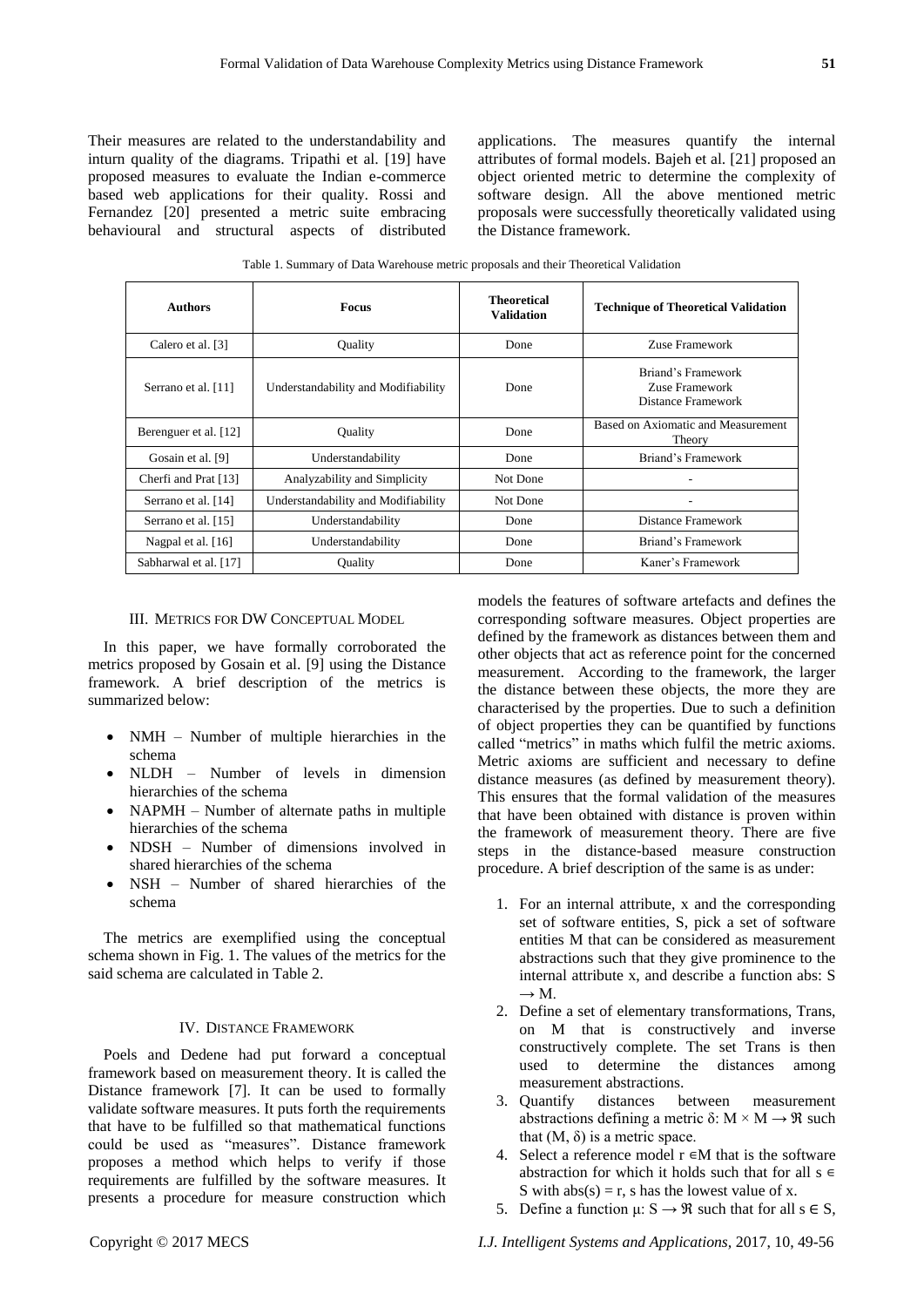$\mu(s) = \delta(abs(s), r)$  which is a measure of distance from abs(s) to r.

The next section outlines the results of theoretical validation of the metrics using Distance framework.

#### V. VALIDATION RESULTS

## *A. Validation of the NMH Metric*

To validate the NMH metric we will follow the steps put forward by the Distance framework. To better understand the procedure we will be using the models represented in Fig. 2, as an example.



Fig.2. Two examples of Multidimensional Models of Data Warehouse

**Step 1.** In this step, we identify a measurement abstraction for the attribute of interest. Since we are working with data warehouses, the set of software entities S, in our case is the Universe of DW Conceptual Models (UDWCM). UDWCM must be pertinent for some Universe of Discourse and s is a DW Conceptual Model (DWCM) ie.  $s \in S$ . Number of multiple hierarchies in a DWCM is the attribute of interest. Let UMH be the Universe of Multiple Hierarchies admissible to the Universe of Discourse. The set of multiple hierarchies within a conceptual model DWCM, called MH(DWCM) is then a subset of UMH. All the sets of multiple hierarchies within the conceptual models of UDWCM are elements of the power set of UMH, depicted by P(UMH).

Table 2. Values of Metrics for the model in Fig. 1

| Metric       | <b>Value</b> |
|--------------|--------------|
| <b>NMH</b>   |              |
| <b>NLDH</b>  |              |
| <b>NAPMH</b> |              |
| <b>NDSH</b>  |              |
| <b>NSH</b>   |              |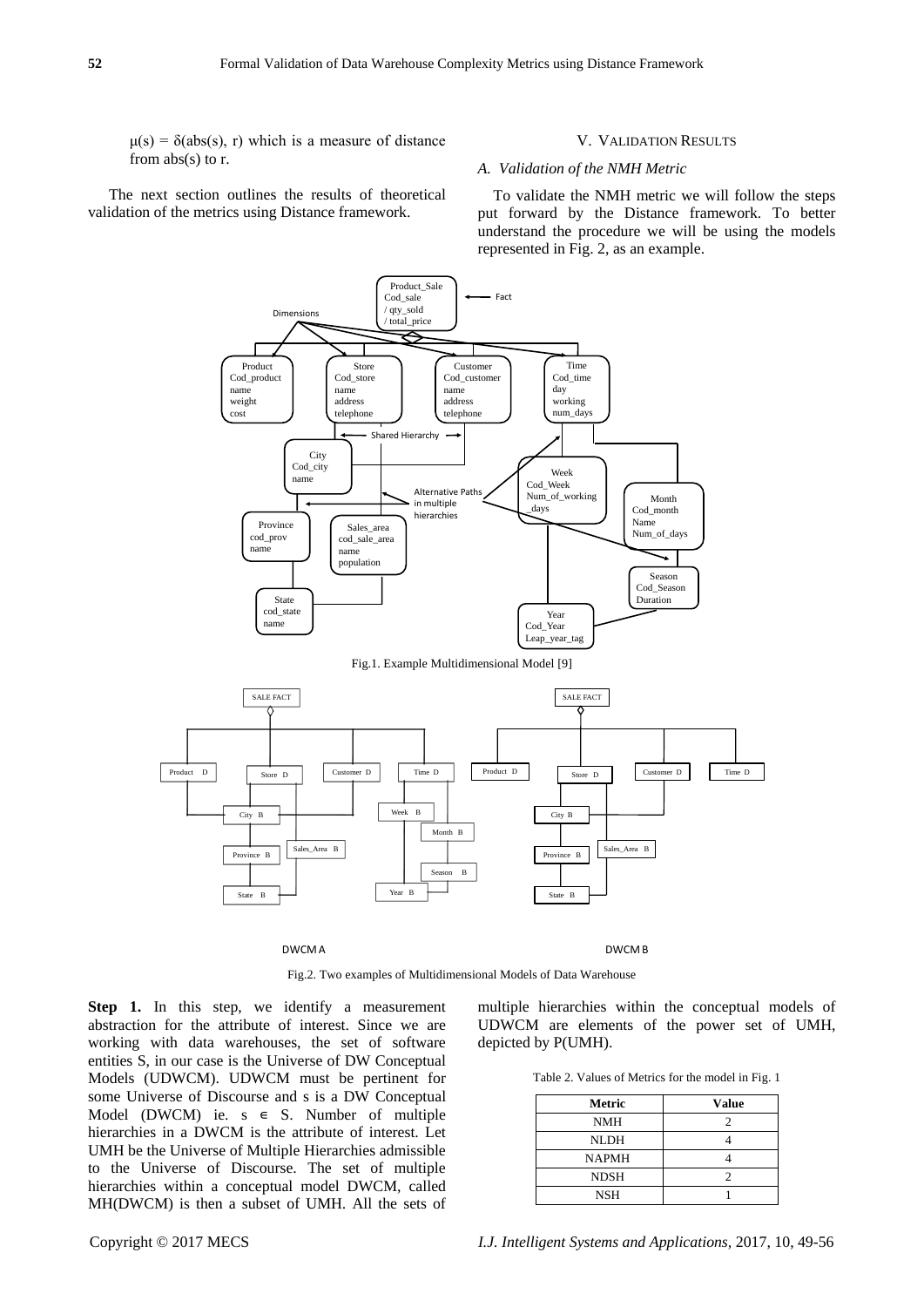Thus, we can associate the set of measurement abstractions M to P(UMH) and define the abstraction function as:

$$
abstraction(NMH):UDWCM \rightarrow P(UMH):DWCM \rightarrow MH(DWCM)
$$
 (1)

This abstraction function determines the extent to which a DWCM is characterized by the number of multiple hierarchies. By comparing such abstractions we can deduce whether a conceptual model is more, equally or less characterized by the number of multiple hierarchies. For better understanding, an example has been taken in which we have the set of multiple hierarchies of DWCM A and DWCM B (Fig. 2):

$$
DWCM A: abstraction(NMH) = MH(DWCM A) = { \text{Store\_hierarchy, Time\_hierarchy} }
$$
 (2)

$$
DWCM B: abstraction(NMH) = MH(DWCM B) = { \{ Store\_hierarchy\} }
$$
 (3)

**Step 2.** In this step we model the distances among the elements of measurement abstractions. It is essential to determine a set of elementary transformations for P(UMH) so that any set of multiple hierarchies from P(UMH) can be transformed into any other set of multiple hierarchies by a finite sequence of such transformations. Since the elements of P(UMH) are set of multiple hierarchies, the set Trans can contain elementary transformations of only two types - one for the inclusion of a multiple hierarchy to a set and the other for the removal of a multiple hierarchy from a set. The smallest series of elementary transformations are eligible to be considered as models of distance. Thus, Trans =  $\{t_1, t_2\}$ , where  $t_1$  and  $t_2$  are defined as under:

$$
\forall mh \in P(UMH): t_1(mh) = mh \cup \{m\}
$$
  
where  $m \in UMH$  (4)

$$
\forall mh \in P(UMH): t_2(mh) = mh - \{m\}
$$
  
where  $m \in UMH$  (5)

where mh is a set of P(UMH) and can be transformed into any other set of P(UMH) by the addition and removal of corresponding hierarchies.

In the example that we have considered, the distance between abstraction(NMH) for DWCM A and DWCM B can be determined by a series of transformations from the set Trans. MH(DWCM A) can be transformed to MH(DWCM B) simply by one elementary transformation i.e. the removal of Time hierarchy from MH(DWCM A). The two sets can be made equal by other sets of elementary transformations also but since this is the shortest sequence, we have considered it.

**Step 3.** In this step, the distance between two sets of multiple hierarchies in P(UMH) is quantified. This distance is determined by the measure of the smallest series of elementary transformations that make both the

sets equal. Given two sets, mh, mh'  $\in$  P(UMH), if an element is contained in either mh or mh' but not both then exactly one transformation is needed to make them equal. Thus, the distance between the sets is equivalent to the cardinality of the symmetric difference between mh and mh'.

$$
\forall mh, mh' \in P(UMH): \delta_{MH}(mh, mh') = | mh - mh| + | mh' - mh|
$$
 (6)

The symmetric difference model, for our example, gives a value of 1 for the distance among the set of multiple hierarchies of DWCM A and DWCM B. Formally,

$$
\delta_{NMH}(abstraction_{NMH}(DWCM\ A),abstraction_{NMH}(DWCM\ B)) =
$$
  
{{Store\_hierarchy,Time\_hierarchy } -  
{Store\_hierarchy}| + {{Store\_hierarchy } -  
{Store\_hierarchy,Time\_hierarchy }| =  
{Time\_hierarchy}| + |{}| = 1 (7)

**Step 4.** In this step, a reference abstraction is identified for the attribute of interest. The void set of multiple hierarchies would form the reference abstraction in this study. A DWCM will have the lowest value for the NMH metric if it has no multiple hierarchies. Thus, we can define the following function:

$$
RefNMH: UDWCM \to P(UMH): DWCM \to \emptyset \quad (8)
$$

**Step 5.** The software measure is defined in this step. The number of multiple hierarchies of a DWCM can be determined by the distance between its set of multiple hierarchies i.e. MH(DWCM) and the empty set. It is the smallest series of elementary transformations between  $MH(DWCM)$  and  $Ø$ . Thus, the NMH metric can be perceived as a function that returns for any DWCM  $∈$ UDWCM the value of the measure  $\delta_{NMH}$  for the sets  $MH(DWCM)$  and  $Ø$  :

$$
\forall DWCM \in UDWCM: NMH(DWCM)
$$
  
=  $\delta_{NMH}(MH(DWCM), \emptyset)$   
=  $|MH(DWCM) - \emptyset| + |\emptyset - MH(DWCM)|$   
=  $|MH(DWCM)|$  (9)

This proves that the NMH metric is theoretically valid.

## *B. Validation of the NAPMH Metric*

**Step 1.** The measurement abstraction for the attribute of interest i.e. the number of alternate paths in multiple hierarchies (NAPMH) can be defined as:

$$
Abstraction(NAPMH): UDWCM \rightarrow P(UAPMH): DWCM \rightarrow SAPMH(DWCM) \qquad (10)
$$

This abstraction function ascertains to what extent a DWCM is characterized by the set of alternate paths in multiple hierarchies. Again as an example we will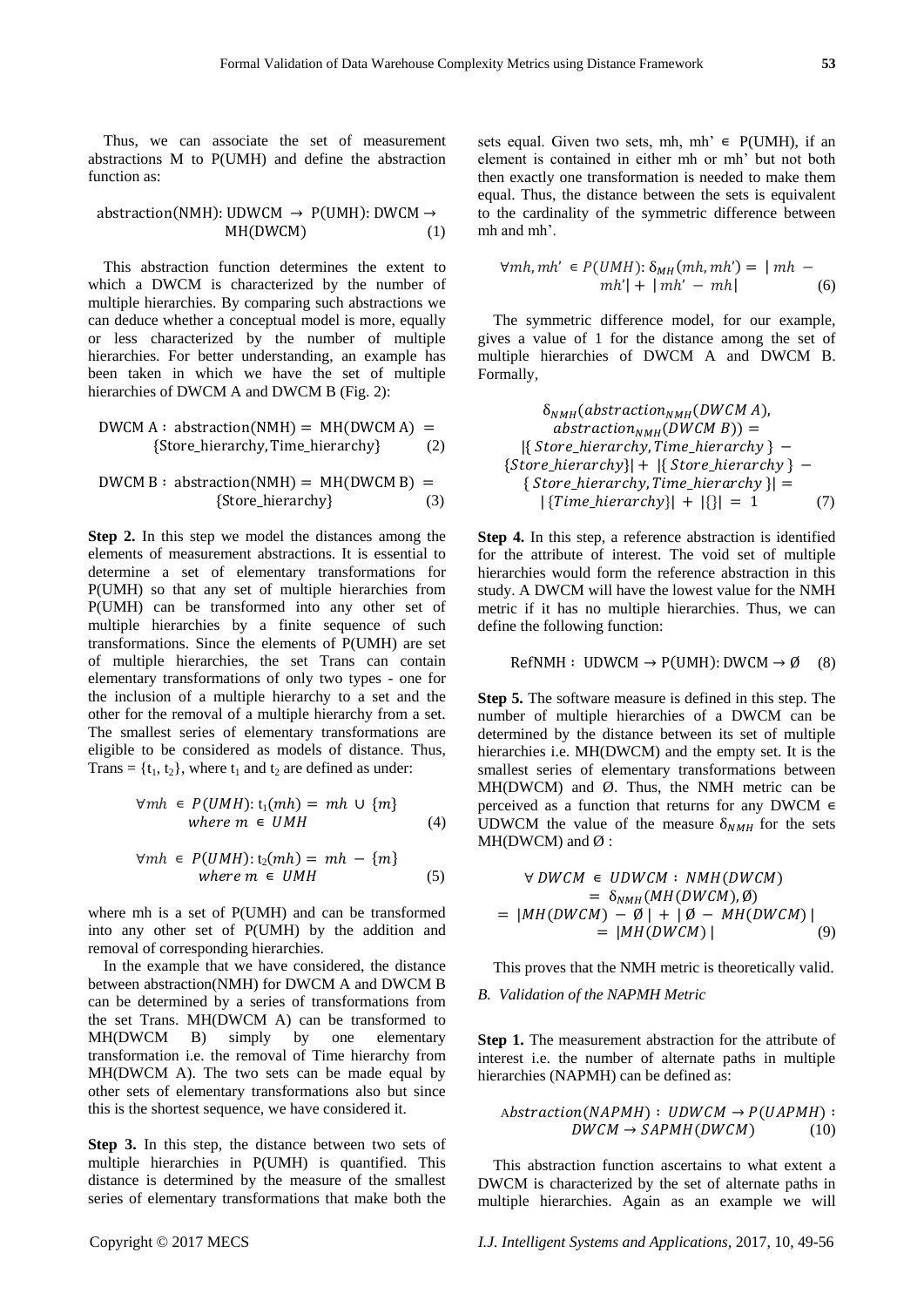consider the set of alternate paths in multiple hierarchies of DWCM A and DWCM B (Fig. 2):

$$
DWCM A: abstraction(NAPMH)
$$
  
= 
$$
SAPMH(DWCM A)
$$
  
= {City\\_Province\\_State, Sales\\_Area\\_State,  
Week\\_Year, Month\\_Season\\_Year } (11)

 ( ) ( ) \* + (12)

Step 2. The definition of the set Trans of elementary transformation types on P(UAPMH) that is both constructively and inverse constructively complete is :

Trans =  $\{t_1, t_2\}$ , where

$$
\forall a p m h \in P(UAPMH): t_1(a p m h) = a p m h \cup \{m\}
$$
  
where  $m \in UAPMH$  (13)

$$
\forall a p m h \in P(UAPMH): t_2(a p m h) = a p m h - \{m\}
$$
  
where  $m \in UAPMH$  (14)

where apmh, is a set of P(UAPMH) and can be transformed into any other set of P(UAPMH) by the addition and removal of corresponding alternate paths from the hierarchies.

In the example that we have considered, the shortest sequence of elementary transformations that can determine the distance between the abstraction(NAPMH) for DWCM A and DWCM B is the removal of the paths Week\_Year and Month\_Season\_Year from SAPMH(DWCM A).

**Step 3.** This step determines the metric space  $(P(UAPMH), \delta)$ . The distance between any two sets of alternate paths in multiple hierarchies in P(UAPMH) can be quantified by the smallest series of elementary transformations that makes both the sets equal.

$$
\forall apmh, apmh' \in P(UAPMH): \delta_{APMH}(apmh, apmh') = |apmh - apmh' - apmh'| + |apmh' - apmh| \qquad (15)
$$

The symmetric difference model, for our example, gives a value of 2 for the distance among the set of alternate paths in multiple hierarchies of DWCM A and DWCM B. Formally,

$$
\delta_{NAPMH}(abstraction_{NAPMH}(DWCM\ A),abstraction_{NAPMH}(DWCM\ B))= |\{ City\_Province\_State, Sales\_Area\_State,Week\_Year, Month\_Season_Year\} - {City\_Province\_State, Sales\_Area\_State}|+ |\{ City\_Province\_State, Sales\_Area\_State\} - { City\_Province\_State, Sales\_Area\_State,Week\_Year, Month\_Season_Year}|= |\{Week\_Year, Month\_Season_Year\}| + |\{| = 2|
$$

**Step 4.** This step determines the reference abstraction  $RefNAPMH \in P(UAMPH)$  for the number of alternate paths in multiple hierarchies. There exists conceptual models with no multiple hierarchies and hence, no alternate paths in multiple hierarchies. Thus, the RefNAPMH is the void set.

**Step 5.** The software measure is defined in this step. The number of alternate paths in multiple hierarchies of a DWCM can be determined by the distance between its set of alternate paths in multiple hierarchies i.e. APMH(DWCM) and the empty set. It is the smallest series of elementary transformations between APMH(DWCM) and Ø. Thus, the NAPMH metric can be perceived as a function that returns for any DWCM  $\in$ UDWCM the value of the measure  $\delta_{NAPMH}$  for the sets APMH(DWCM) and Ø:

$$
\forall DWCM \in UDWCM: NAPMH(DWCM)
$$
  
=  $\delta_{NAPMH}(APMH(DWCM), \emptyset)$   
=  $|APMH(DWCM) - \emptyset| + |\emptyset - APMH(DWCM)|$   
=  $|APMH(DWCM)|$  (17)

This proves that the NAPMH metric is theoretically valid.

## *C. Validation of the NDSH Metric*

**Step 1.** The measurement abstraction for the attribute of interest i.e. the number of dimensions participating in shared hierarchies (NDSH) can be defined as:

$$
abstraction(NDSH): UDWCM \rightarrow P(UDSH): DWCM \rightarrow SDSH(DWCM) \qquad (18)
$$

As an example we will consider the set of dimensions participating in shared hierarchies of DWCM A and DWCM B (Fig. 2):

 $DWCM A: abstraction (NDSH) = SDSH(DWCM A) =$ {Product, Store, Customer } (19)

> $DWCM B: abstraction (NDSH) =$  $SDSH(DWCM B) = {Store, Customer}$  (20)

**Step 2.** The definition of the set Trans of elementary transformation types on P(UDSH) that is both constructively and inverse constructively complete is: Trans =  $\{t_1, t_2\}$ , where

(16)

$$
\forall ds h \in P(UDSH): t_1(dsh) = ds h \cup \{m\}
$$
  
where  $m \in UDSH$  (21)

$$
\forall ds h \in P(UDSH): t_2(dsh) = ds h - \{m\}
$$
  
where  $m \in UDSH$  (22)

where dsh is a set of P(UDSH) and can be transformed into any other set of P(UDSH) by the addition and removal of corresponding dimensions from shared hierarchies.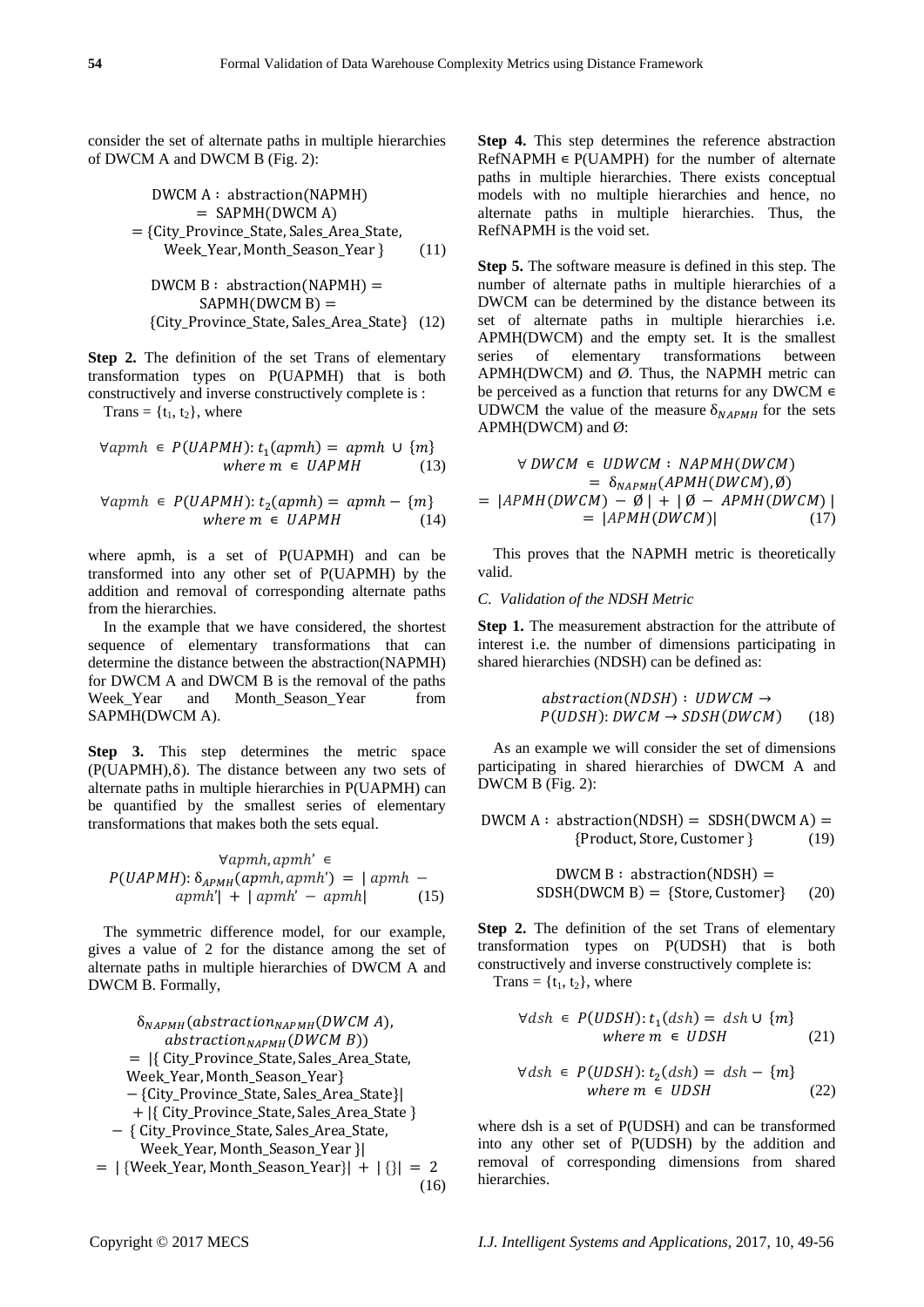In the example that we have considered, the shortest sequence of elementary transformations that can determine the distance between the abstraction(NDSH) for DWCM A and DWCM B is the removal of the Product dimension from SDSH(DWCM A).

**Step 3.** This step determines the metric space (P(UDSH),  $\delta$ ). The distance between any two sets of dimensions participating in shared hierarchies in P(UDSH) can be quantified by the smallest series of elementary transformations that makes both the sets equal.

$$
\forall dsh, dsh' \in P(UDSH): \delta_{DSH}(dsh, dsh') =
$$
  
 
$$
| dsh - dsh'| + | dsh' - dsh|
$$
 (23)

The symmetric difference model, for our example, gives a value of 1 for the distance among the set of dimensions participating in shared hierarchies of DWCM A and DWCM B. Formally,

$$
\delta_{NDSH}(abstraction_{NDSH}(DWCM\ A),abstraction_{NDSH}(DWCM\ B))
$$
\n
$$
= |\{ Product, Store, Customer\} - {Store, Customer\}|+ |\{ Store, Customer\} -{Product, Store, Customer\}||Product, Store, Customer\}| =|{Product}\| + |\{\}| = 1
$$
\n(24)

**Step 4.** This step determines the reference abstraction  $RefNDSH \in P(UDSH)$  for the number of dimensions participating in shared hierarchies. There exists conceptual models with no shared hierarchies and hence, no dimensions participating in shared hierarchies. Thus, the RefNDSH is the void set.

**Step 5.** The software measure is defined in this step. The number of dimensions participating in shared hierarchies of a DWCM can be determined by the distance between its set of dimensions participating in shared hierarchies i.e. DSH(DWCM) and the empty set. It is the smallest series of elementary transformations between

DSH(DWCM) and Ø. Thus, the NDSH metric can be perceived as a function that returns for any DWCM  $\in$ UDWCM the value of the measure  $\delta_{NDSH}$  for the sets DSH(DWCM) and Ø:

$$
\forall DWCM \in UDWCM: NDSH(DWCM)
$$
  
=  $\delta_{NDSH}(DSH(DWCM), \emptyset)$   
= |DSH(DWCM) -  $\emptyset$ | + |  $\emptyset$  -  $DSH(DWCM)$ |  
= |DSH(DWCM)| (25)

This proves that the NDSH metric is theoretically valid.

The measure construction and theoretical validation process of NSH and NLDH is analogous to that of the NMH, NAPMH and NDSH metrics and is summarized in Table 3. Since the Distance framework has been used to define the measures, they can all be described as distances. This guarantees that they are all characterised by the ratio scale and hence are formally sound software measures.

## VI. CONCLUSION

In this paper, we have used the measurement theory based Distance framework to formally validate the data warehouse hierarchy metrics. The said metrics had previously been validated using Briand's property based framework. However, it offers a preferable set of properties to validate the software metrics which is not sufficient. Thus, we have employed Distance framework to validate the hierarchy metrics which offers a set of sufficient and necessary measure axioms. The measures validated using this framework are above the ordinal scale and hence a wide range of data analysis techniques can be used to analyse them. All the five hierarchy measures (NMH, NAPMH, NLDH, NSH and NDSH) have been successfully corroborated using the Distance framework. Thus, they are valid measures of data warehouse conceptual model complexity.

Table 3. Abstraction functions for the remaining hierarchy metrics

| Metric     | <b>Abstraction Function</b>                                                                                                                                                                                                                                                                                                                                                                                                                                              |      |
|------------|--------------------------------------------------------------------------------------------------------------------------------------------------------------------------------------------------------------------------------------------------------------------------------------------------------------------------------------------------------------------------------------------------------------------------------------------------------------------------|------|
| <b>NSH</b> | $absNSH : UDWCM \rightarrow P(USH) : DWCM \rightarrow SSH(DWCM)$<br>where<br>UDWCM is the Universe of Data Warehouse Conceptual Models<br>USH is the Universe of Shared Hierarchies relevant to a UoD<br>$SSH(DWCM) \subseteq USH$ is the set of shared hierarchies in a DWCM                                                                                                                                                                                            | (26) |
| NLDH.      | Metric NLDH is represented at the class level as:<br>absNLDH: $UC \rightarrow P(UC) : C \rightarrow LongestPath(C)$<br>where<br>UC is the Universe of classes<br>LongestPath( $C \subseteq UC$ is the set of classes that are a part of dimension hierarchy<br>When multiple hierarchies are considered, only the classes in the longest hierarchy are taken into consideration<br>Metric NLDH is the largest value of NLDH computed for all the classes present in DWCM | (27) |